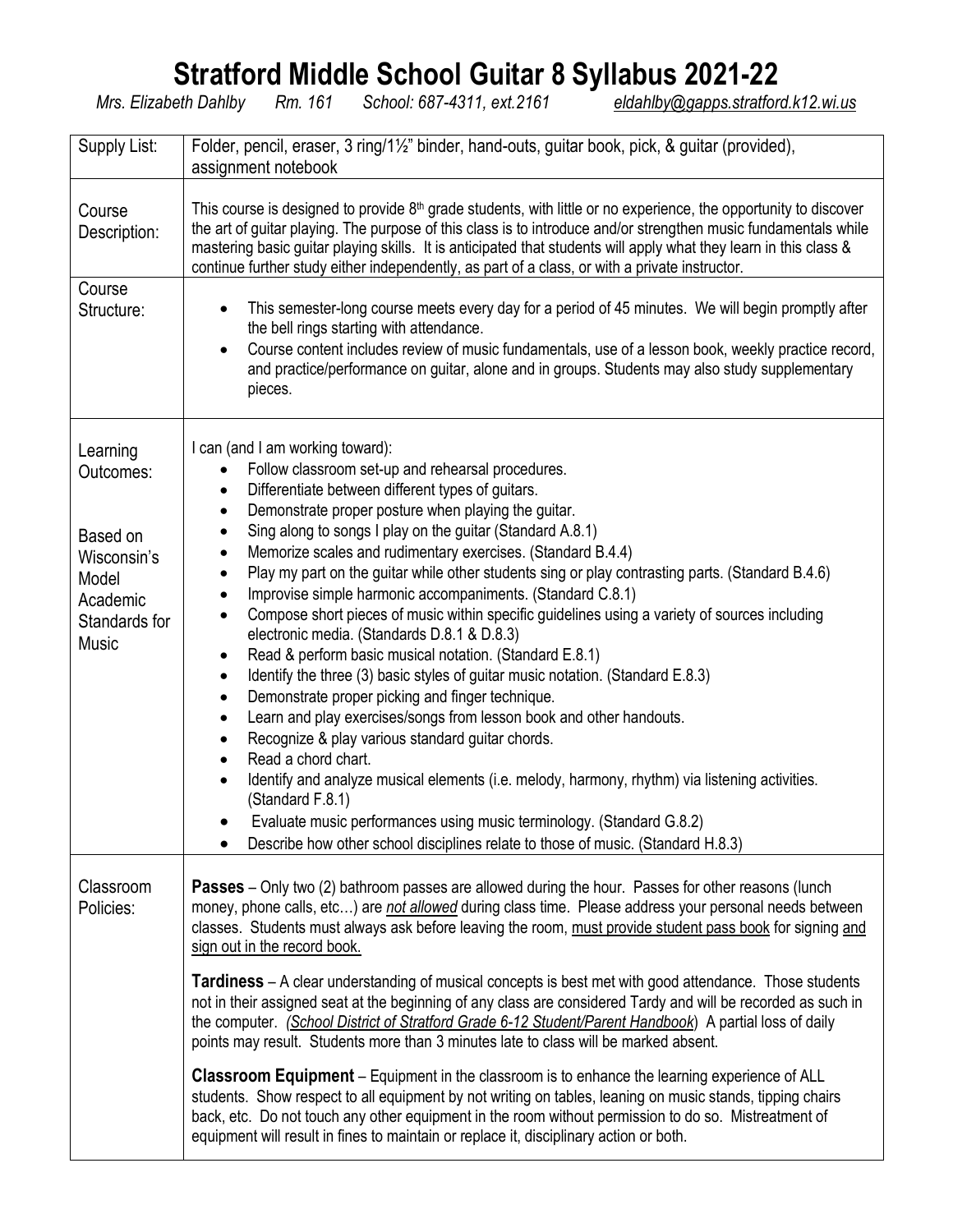|                                  | Food & Drink - Food is NOT ALLOWED in the choir room. Clear water in a sealable container is the only<br>drink allowed.                                                                                                                                                                                                                                                                                                                                                                                                                                                                                                                                                                                                                                                                                                                                                                                                                                                                                                                              |  |  |  |  |  |  |
|----------------------------------|------------------------------------------------------------------------------------------------------------------------------------------------------------------------------------------------------------------------------------------------------------------------------------------------------------------------------------------------------------------------------------------------------------------------------------------------------------------------------------------------------------------------------------------------------------------------------------------------------------------------------------------------------------------------------------------------------------------------------------------------------------------------------------------------------------------------------------------------------------------------------------------------------------------------------------------------------------------------------------------------------------------------------------------------------|--|--|--|--|--|--|
|                                  | <b>Guitars &amp; Lesson Books</b> – The guitars & lesson books in this class are owned by the Stratford School<br>District. Each student shall be assigned a book & guitar for class use. It is the student's responsibility to<br>make sure that the books & guitars are kept in good condition and are cared for properly. If a student<br>damages/loses a guitar/book, the student will be liable for the cost of repair and/or replacement as outlined in<br>the Guitar Use Agreement Form.                                                                                                                                                                                                                                                                                                                                                                                                                                                                                                                                                      |  |  |  |  |  |  |
| Expectations:                    | In addition to the Tiger Classroom Pride Expectations matrix (attached), students are expected to:<br>Clear the class space and set up for class. Each student shall have a chair, music, music stand &<br>$1_{\cdot}$<br>pencil (no pens allowed).<br>2.<br>Complete assignments on time.<br>Maintain fingernails short enough to allow for proper playing position.<br>3.<br>Play upon the guitar assigned.<br>4.<br>Please note that electric guitars are not permitted for our class.<br>5.<br>Pick up after oneself in the classroom, and not eat, drink, or chew gum during class.<br>6.<br>Always ask before leaving the room, provide student pass book for signing & sign out in record book.<br>7.<br>8.<br>Only use cell phones in accordance with SDS Student/Parent Handbook rules.<br>Maintain a positive attitude, be supportive of each other, and work as a team.<br>9.<br>10. Return Guitar Use Agreement Form & Syllabus Acknowledgement Form signed & dated by both<br>student and parent/guardian by Friday, September 3, 2021. |  |  |  |  |  |  |
| Academic<br>Integrity<br>Policy: | Academic dishonesty is plagiarism, submitting falsified or invented information as fact, unauthorized use of<br>tools, notes, textbooks or electronic devices on assessments, being complicit in the act of allowing another<br>student to copy work or copying another student's work and submitting as your own. (School District of<br>Stratford 6 - 12 Student/Parent Handbook)                                                                                                                                                                                                                                                                                                                                                                                                                                                                                                                                                                                                                                                                  |  |  |  |  |  |  |
|                                  | Some class work will be expected to be done independently. Students who violate the guidelines of such<br>work will be handled on an individual basis. If a student is unclear whether the work is group or independent<br>work, it is the student's responsibility to ask. Please be advised that Athletic & Activity Code consequences<br>also pertain to academic integrity violations.                                                                                                                                                                                                                                                                                                                                                                                                                                                                                                                                                                                                                                                           |  |  |  |  |  |  |
|                                  | 1st Offense: Dean of Students (Coaches/Advisors) and parents to be contacted. The student may be allowed<br>to redo the assignment/minor assessment for partial credit (up to 70%).                                                                                                                                                                                                                                                                                                                                                                                                                                                                                                                                                                                                                                                                                                                                                                                                                                                                  |  |  |  |  |  |  |
|                                  | 2nd Offense: Principal, Dean of Students (Coaches/Advisors) and parents to be contacted. The student<br>receives a zero on the assignment/minor assessment with no opportunity to recover the lost points.                                                                                                                                                                                                                                                                                                                                                                                                                                                                                                                                                                                                                                                                                                                                                                                                                                           |  |  |  |  |  |  |
|                                  | 3rd Offense: Same as 2nd offense. Additionally, the student could risk failing the course due to a lack of<br>points.                                                                                                                                                                                                                                                                                                                                                                                                                                                                                                                                                                                                                                                                                                                                                                                                                                                                                                                                |  |  |  |  |  |  |
| Practice<br>Guidelines:          | Class materials may be stored in assigned slots in the music cabinet.<br>٠<br>Practice time will be provided during every class. It is especially important for beginners to get used<br>٠<br>to holding the guitar and establish good posture habits. Your teacher can show you how to train your<br>fingers. However, you are the one who actually trains them.<br>Be sure to count rhythms, use proper fingering and maintain good technique as much as possible.                                                                                                                                                                                                                                                                                                                                                                                                                                                                                                                                                                                 |  |  |  |  |  |  |
|                                  | These elements are part of your skill assessments.<br>Ask questions. Not everyone learns at the same rate, so ask for help. I am interested in your                                                                                                                                                                                                                                                                                                                                                                                                                                                                                                                                                                                                                                                                                                                                                                                                                                                                                                  |  |  |  |  |  |  |
|                                  | achieving success.<br>Help each other. Some students may have prior knowledge and can also be of assistance. Make<br>connections. You may need help in return at some point in the future. ("Can I borrow a pencil?")                                                                                                                                                                                                                                                                                                                                                                                                                                                                                                                                                                                                                                                                                                                                                                                                                                |  |  |  |  |  |  |
| Grading:                         | Student knowledge and proficiency will be evaluated on a total point scale through the use of:                                                                                                                                                                                                                                                                                                                                                                                                                                                                                                                                                                                                                                                                                                                                                                                                                                                                                                                                                       |  |  |  |  |  |  |
|                                  | <b>Formative</b><br><b>Classroom Performance</b>                                                                                                                                                                                                                                                                                                                                                                                                                                                                                                                                                                                                                                                                                                                                                                                                                                                                                                                                                                                                     |  |  |  |  |  |  |
|                                  | Use of all materials necessary to accomplish daily lesson objectives.<br>Play assigned materials during class time.<br>٠                                                                                                                                                                                                                                                                                                                                                                                                                                                                                                                                                                                                                                                                                                                                                                                                                                                                                                                             |  |  |  |  |  |  |